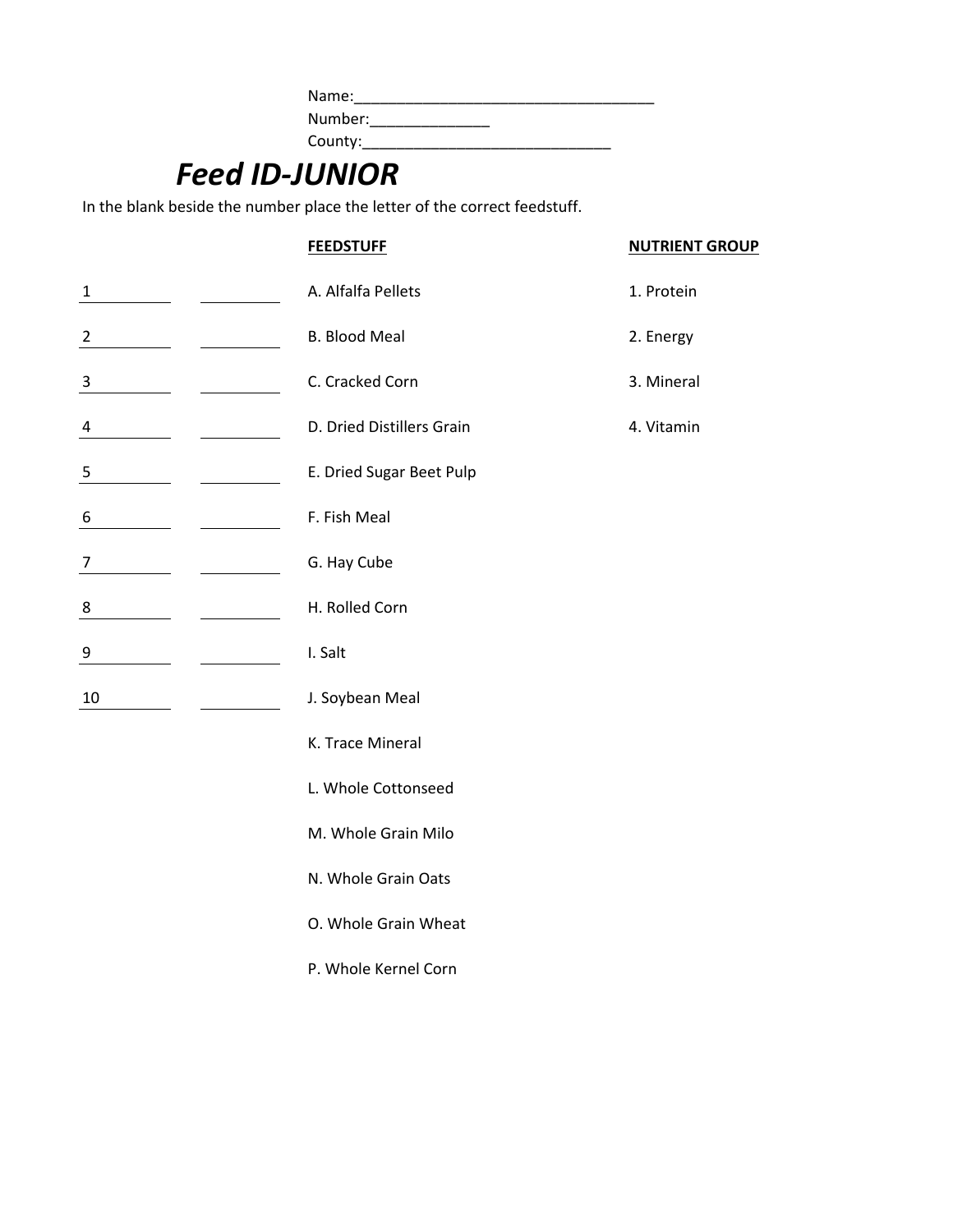| Name:   |  |
|---------|--|
| Number: |  |
| County: |  |

# *Breed ID-JUNIOR*

In the blank beside the number place the letter of the correct breed.

| 1              | <b>Cattle Breeds:</b> |                    | <b>COUNTRY OF ORIGIN</b> |
|----------------|-----------------------|--------------------|--------------------------|
| $\overline{2}$ | A. Angus              | H. Limousin        | 1. Africa                |
| 3              | <b>B.</b> Brahman     | I. Maine Anjou     | 2. Asia Minor            |
| 4              | C. Brangus            | J. Polled Hereford | 3. Belgium               |
| 5              | D. Charolais          | K. Santa Gertrudis | 4. England               |
| 6              | E. Chianina           | L. Shorthorn       | 5. Finland               |
| $\overline{7}$ | F. Gelbvieh           | M. Simmental       | 6. France                |
| 8              | G. Hereford           |                    | 7. Germany               |
| 9              |                       |                    | 8. India                 |
| 10             | <b>Sheep Breeds:</b>  |                    | 9. Italy                 |
| 11             | N. Cheviot            | T. Merino          | 10. New Zealand          |
| 12             | O. Columbia           | U. Rambouillet     | 11. Scotland             |
| 13             | P. Dorper             | V. Romney          | 12. Spain                |
| 14             | Q. Dorset             | W. Southdown       | 13. Switzerland          |
| $15\,$         | R. Finnsheep          | X. Suffolk         | 14. USA                  |
| 16             | S.Hampshire           |                    |                          |
| 17             |                       |                    |                          |
| 18             | <b>Swine Breeds:</b>  |                    |                          |
| 19             | Y. Berkshire          | dd. Landrace       |                          |
| 20             | Z. Chester White      | ee. Pietrain       |                          |
|                | aa. Duroc             | ff. Poland China   |                          |

bb. Hampshire gg. Spotted cc. Hereford hh. Yorkshire

ii. Angora LL. Lamancha jj. Boer mm. Nubian kk. Kiko nn. Pygmy

*Goat Breeds:*

- 
-